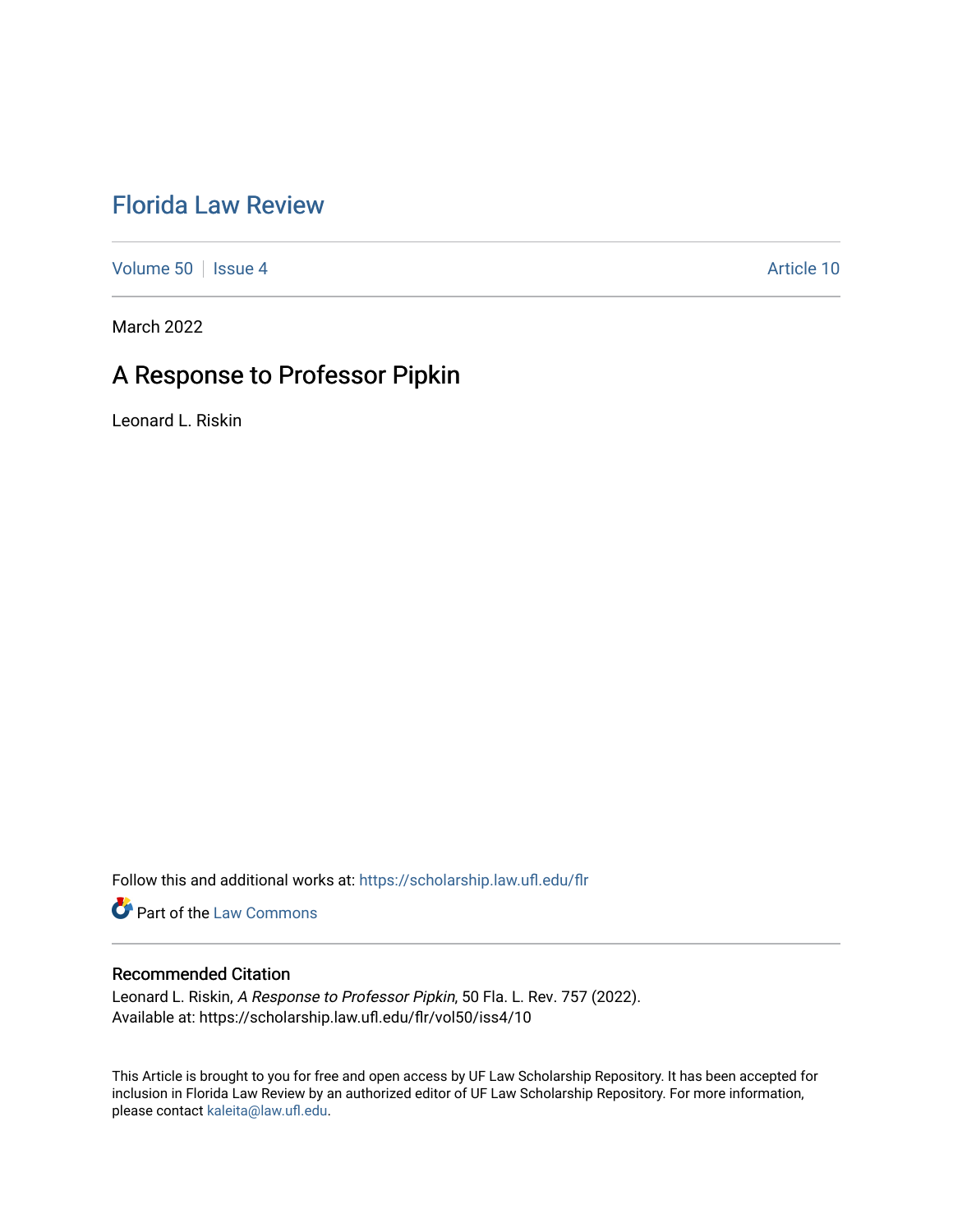### **A RESPONSE TO PROFESSOR PIPKIN**

#### *Leonard L. Riskin\**

I am pleased and grateful that so many of my colleagues chose to write for this symposium. Their articles display a great range of bold and ingenious approaches to integrating dispute resolution into law school curricula and will help and inspire others to adopt and extend some of the innovations outlined. I am also grateful to Professor Robert Moberly and the editors and staff of the Florida Law Review for their hard and good work in preparing these works for publication.

I have learned much from reviewing the articles in this symposium, but since I have had many other opportunities to say what I think about dispute resolution in the law school curriculum, I will limit my remarks here and comment only on a few of the points made by Professor Ronald Pipkin. Professor Pipkin criticizes our use of the *term problem-solver* to describe the model of lawyering we are trying to promote.<sup>1</sup> He complains that the term is susceptible to so many meanings that virtually any law student or lawyer can identify with it, even those who do not subscribe to many of the tenets that we associate with the term.2 And he concludes that "if the Missouri program is to be known for producing new lawyers with visions of practice expanded beyond adversarial advocacy, a new term for that kind of lawyer would be helpful."3 I agree, essentially, with Pipkin's critique of our use of the term problem-solver. It certainly supports many interpretations, and who in the legal profession would not want to associate with that label? Worse still, even in the dispute resolution literature, the term has nearly lost the meaning we associated with it. When Jim Westbrook and I said that we saw "problem-solving as the overriding function of the lawyer, the general mission of lawyering"4 we drew partially on the definition of problem-solving *negotiation* developed by Professor Carrie Menkel-Meadow.<sup>5</sup> We thought this term would outlast the

<sup>\*</sup> **C.A.** Leedy Professor of Law and Director, Center for the Study of Dispute Resolution, University of Missouri-Columbia School of Law.

*<sup>1.</sup> See* Ronald M. Pipkin, *Teaching Dispute Resolution in the First Year of Law School: An Evaluation of the Program at the University of Missouri-Columbia,* 50 FLA. L. REV. 609,620 (1998).

<sup>2.</sup> *See id.* at 620.

<sup>3.</sup> *Id.* at 630.

<sup>4.</sup> LEONARD L RISIGN & **JAMES E.** WESTBROOK, **DISPUTE REsOUTION AND** LAWYERS **52 (1987).**

*<sup>5.</sup> See generally* Carrie Menkel-Meadow, *TowardAnother View of Legal Negotiation: The Structure of Problem Solving,* 31 UCLA L. **REV.** 754 (1984).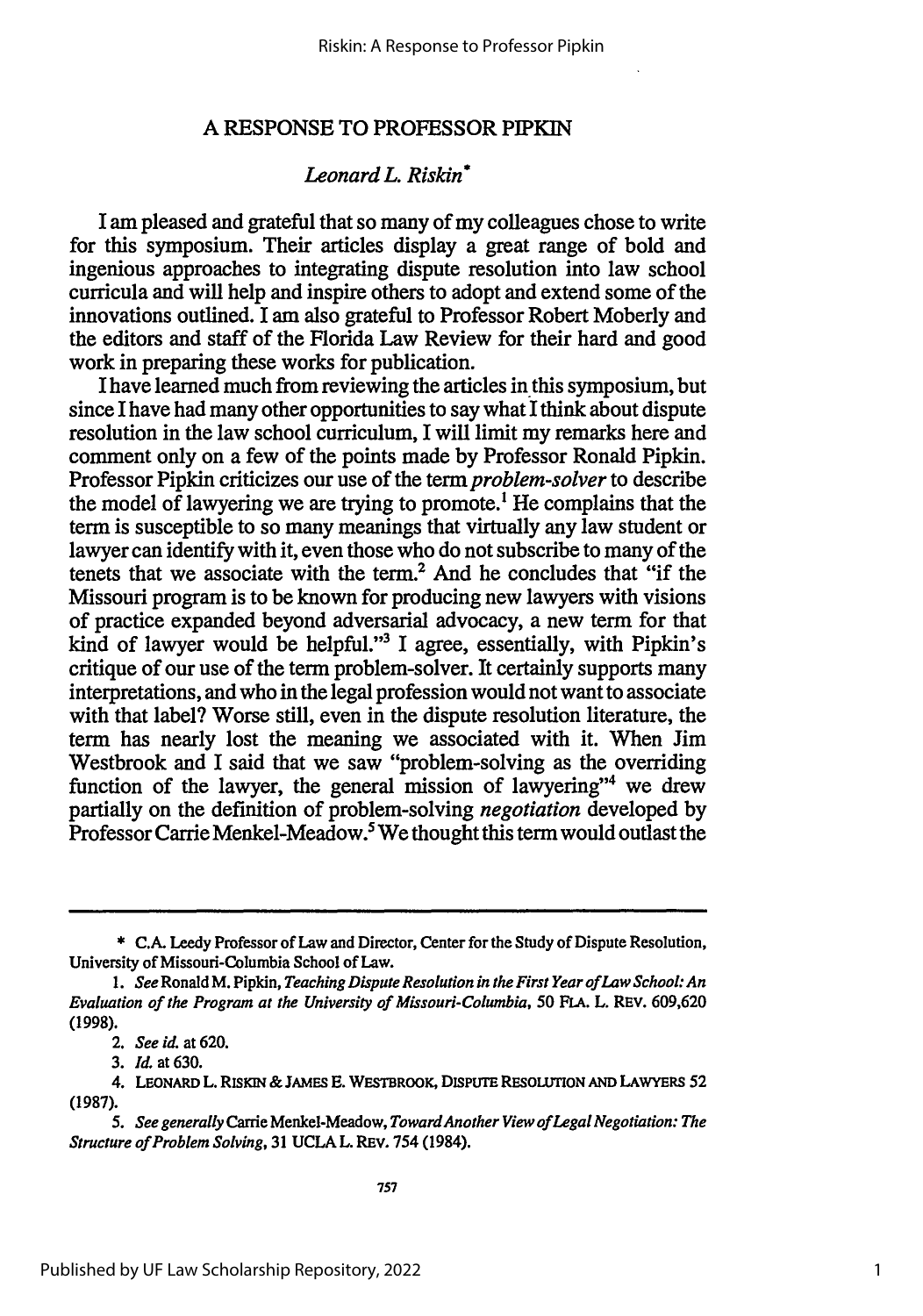#### *FLORIDA LAWREVIEW*

other then-current labels for interest-based<sup>6</sup> approaches to negotiation, such as principled,<sup>7</sup> integrative, $^8$  collaborative, $^9$  or value-creating.<sup>10</sup> We were wrong, of course. Each of these terms still enjoys a substantial following in the negotiation literature. And some mediation scholars have assigned problem-solving a quite different meaning. To Professors Baruch Bush and Joseph Folger, for instance, it signifies any approach to mediation that seeks primarily to settle a dispute, rather than to "transform" the participants.<sup>11</sup>

Even if the term problem-solving had established primacy in the negotiation and mediation literature, however, it would not have been fully adequate as a description of the lawyering orientation we are trying to promote. We mean by the term to describe a lawyer who focuses on the client's interests *as well as* legal entitlements, and who can select (with the client) and carry out the most appropriate methods for pursuing those interests. But we do not mean to imply that the lawyer should always use interest-based *strategies and tactics* for pursuing those interests. As most commentators now recognize, there is a tension between interest-based and position-based strategies and techniques. 2 This means that sometimes the most effective way to pursue or protect an underlying interest is a positionbased move, such as litigation or adversarial negotiation. It also means that the negotiator or lawyer must be aware of that tension at all times and constantly monitor and evaluate her choice of approaches.

Thus, plainly, we need a new term to describe the kind of lawyer we are trying to promote, and I would welcome suggestions. Meanwhile, as Professor Pipkin has implied, the term problem-solver has allowed a large number of professors, students, and lawyers to support our endeavor.

Professor Pipkin's second point gives me some trouble. He argues that, in order for us to accomplish the curricular innovation we sought, we had to "tame" certain "heresies"-non-adversarial perspectives and values that

**6. CHRISTOPHER** W. MOORE, **THE MEDIATION** PROCESS: PRACTICAL **STRATEGIES** FOR RESOLVING **CONFLICT 107-08 (2d** ed. 1996).

- *7. See* **ROGER FISHER & WLLIAM URY, GETTING TO YES: NEGOTIATING AGREEMENT WITHOUT GIVING IN 10 (2d ed. 1991).**
- **8. HOWARDRAIFA,THEARTANDSCIENCEOFNEGOTIATION 131 (1982); Donald G. Gifford,** *A Context-Based Theory of Strategy Selection in Legal Negotiation,* 46 **OHIO ST. L.J. 41,** 54-57 (1985).

9. Gary T. Lowenthal, *A General Theory of Negotiation Process, Strategy and Behavior,* **31 U. KAN.** L. REV. 69,73-75 **(1982).**

**10. DAVID A. LAX& JAMES K. SEBENIUS, THE MANAGER AS NEGOTIATOR: BARGAINING FOR** COOPERATIVE **AND COMPETITIVE GAIN 30-32 (1986).**

**11. ROBERT A.** BARUCH **BUSH & JOSEPH P. FOLGER, THE** PROMISE **OF MEDIATION: RESPONDING TO CONFLICT THROUGH EMPOWERMENT AND** RECOGNITION 11-12 **(1994);** \*Mark **S.** Umbreit, *Humanistic Mediation: A Transformative Journey of Peacemaking,* 14 **MEDIATION** Q. 201,203-04 **(1997).**

**12.** *See* **LAX & SEBENIUS,** *supra* note **10,** at 30-35.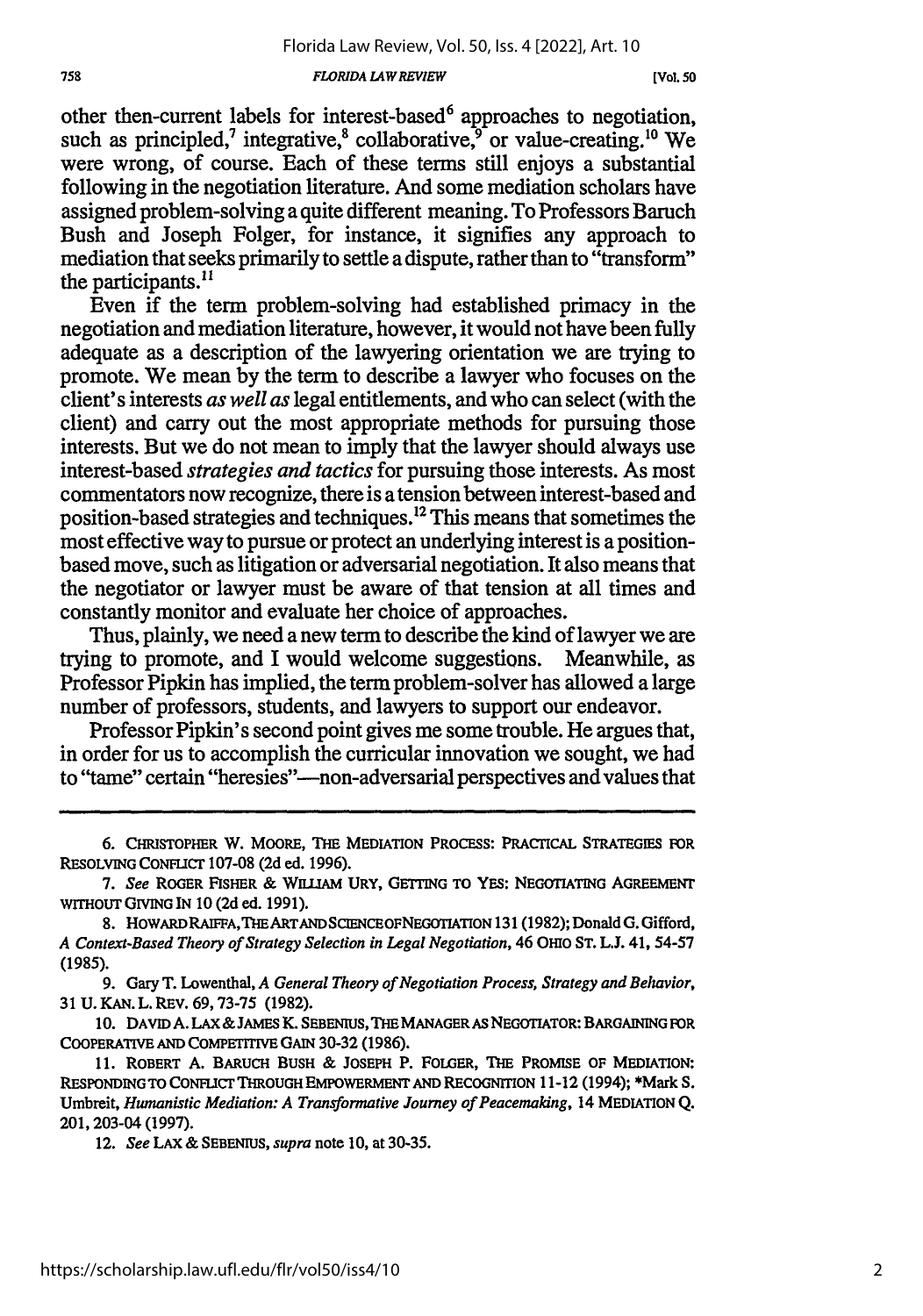he associates with the "ADR movement."13 Professor Pipkin suggests that our heavy reliance on teaching about pretrial settlement negotiations instead of mediation represents a serious compromise.<sup>14</sup> His argument apparently stems from his belief that we wanted to teach non-adversarial approaches to dispute resolution as ends in themselves, or in order to transform lawyering. Although I can understand how he formed such a belief,  $15$  in fact, as I have indicated above, we wanted to introduce such interest-based approaches principally to get them onto the map so that students and lawyers could consider and weigh them, in relation to adversarial approaches, in light of particular clients' situations and interests. Negotiation presented the most feasible method for teaching about interests, for several reasons. First, all lawyers negotiate, so everyone in the law school community recognized some value in negotiation instruction. For that reason, and because the negotiation literature is so well developed, teaching negotiation is the best way to teach about interests. Second, understanding negotiation is fundamental to understanding, choosing, and participating in other processes, especially mediation. So the emphasis on negotiation enabled us to do a better job of teaching about mediation. Thus, we did not compromise; we simply chose the most appropriate and efficient way to promote our objectives.<sup>16</sup>

16. I recognize that not all the students or professors involved in this project at Missouri or at our partner schools appreciate or agree with the subtle qualities that I have claimed for our goals. Moreover, as Professor Pipkin has shown, often the students do not learn what we are trying to teach them. For instance, a student who uses an open, interest-based approach in a negotiation simulation and gets burned by his counterpart's adversarial approach may infer that he should always use an adversarial approach, missing the more important point that a good negotiator must monitor the tension between such approaches. At the other extreme, one student wrote that the central message of our project was to avoid court at all costs. The notion of the tension between adversarial and problem-solving approaches tends to evade the grasp of many students, first-year and advanced.

The adversarial perspective, with its reliance on rules and rights and positions, is essential to lawyering, probably its foundation. The ability to understand and manipulate legal rules and the mechanisms of justice helps distinguish lawyers from other problem-solvers, such as friends, counselors, social workers, and psychotherapists. In this project, we never intended to *displace the* traditional perspective; instead, we wanted to supplement it, by adding other perspectives with which it would be in tension. The *Dispute Resolution and Lawyers* books are laced with what Professor Pipkin might consider heresies. We have not so much tamed them as put them into a lawyering context, side by side with other approaches.

<sup>13.</sup> *See* Pipkin, *supra* note 1, at 648.

<sup>14.</sup> *See id.*

**<sup>15.</sup>** Some of my earlier writing may have supported such understandings. *See, e.g.,* Leonard L. Riskin, *Mediation and Lawyers,* 43 OHIo **ST.** L.J. 29 (1982); Leonard L. Riskin, *Mediation in the Law Schools,* 34 J. LEGALEDUC. 259 (1984). My idealism, which fueled those writing, has been tempered over the years by exposure to the realities of evolving dispute resolution practices. *See* Leonard L. Riskin, *Understanding Mediator Orientations, Strategies, and Techniques: A Gridfor the Perplexed,* 1 HARV. NEG. L. REV. 7 (1996).